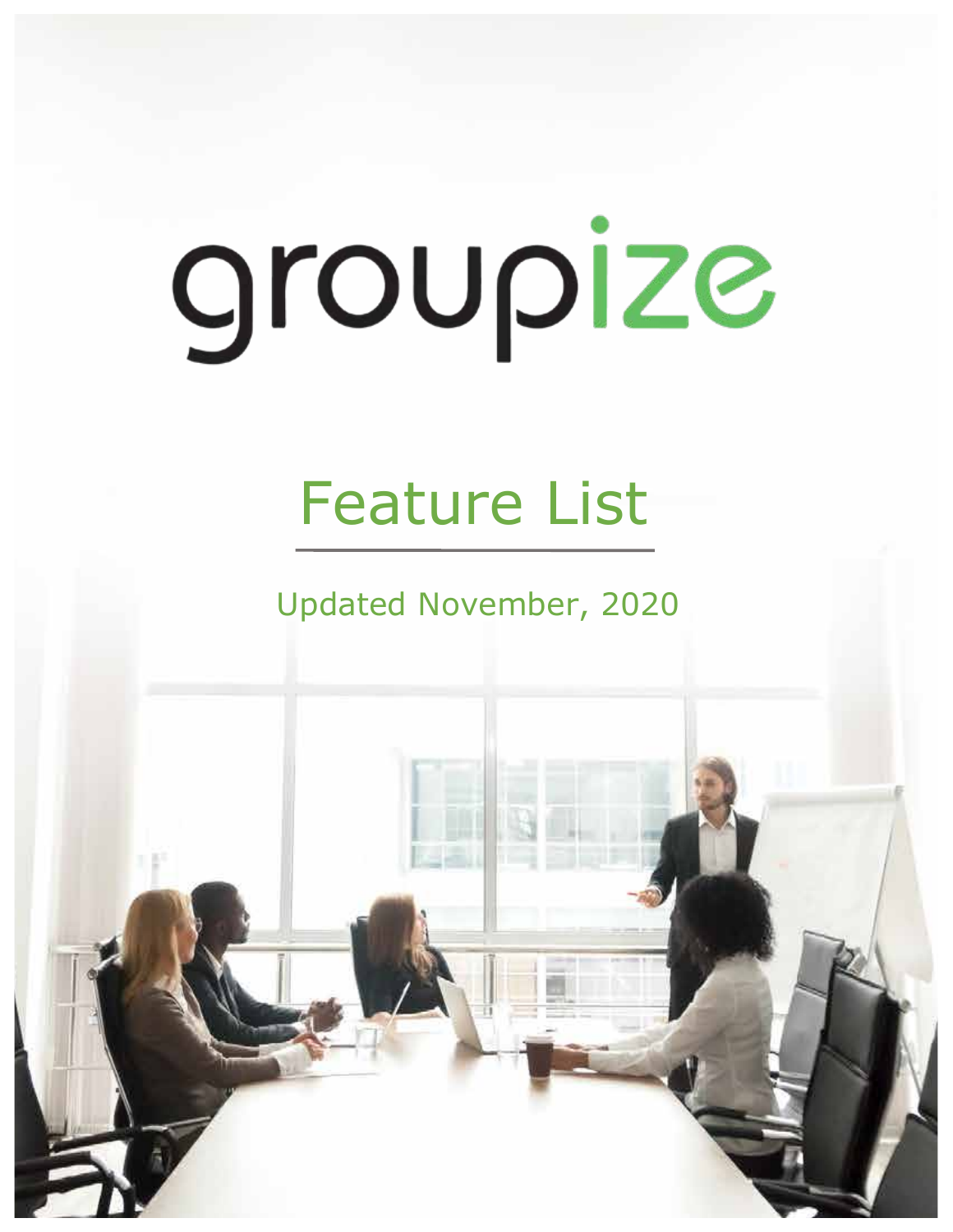x

x

## **Groupize Feature CheckList**

#### Features

#### **Customized Events Portal with Administrative Workflow**

| Simplicity Index Rules Engine - SMM Strategy for Self-Service to Full Service with full controls and compliance                                                          | x                         |
|--------------------------------------------------------------------------------------------------------------------------------------------------------------------------|---------------------------|
| Redesign of the app for even more improved usability                                                                                                                     | Q4/20-Q1/21               |
| Customized Branding & Content for your Portal                                                                                                                            | x                         |
| Links to internal points pertaining to your event policies, travel, additional services, branding, etc.                                                                  | x                         |
| Define your own User Groups Access Levels                                                                                                                                | x                         |
| Define your own Event Types                                                                                                                                              | x                         |
| User Access Control - Visibility of events and ebids based on users pre-defined access                                                                                   | x                         |
| Define workflow rules based on: Event Type, # of Attendees, # of Sleeping Rooms or Estimated Budget                                                                      | x                         |
| Self-Service, Expert Assist or Full-Service Workflows to align with business processes in place                                                                          | x                         |
| Enterprise-wide user access with pre-defined user rights                                                                                                                 | x                         |
| Approval workflows to support: Budget, Destination, Travel, Website Content, Payment                                                                                     | x                         |
| Assign event launch approval rights to specific users only                                                                                                               | x                         |
| 2-Way Push and Pull Integration with Concur Travel                                                                                                                       | x                         |
| Integrate with Travelport Global Distribution System                                                                                                                     | x                         |
| Single Sign On Integration                                                                                                                                               | x                         |
| Duty-of-Care Map and Calendar for all events                                                                                                                             | x                         |
| Build event budgets based for estimated, actual and reconciled                                                                                                           | х                         |
| Quick and easy entry of budget costs and vendor information                                                                                                              | x                         |
| Monitor budget by categories and sub-categories                                                                                                                          | x                         |
| Calculate tax and gratuity and miscellaneous expenses                                                                                                                    | x                         |
| Track costs for each session                                                                                                                                             | x                         |
| Overview of vendor payment and transaction history                                                                                                                       | Yes, via Third Party Tool |
| Track budgeted, negotiated and actual expenses                                                                                                                           | x                         |
| Leverage budget information to negotiate lower costs with vendors                                                                                                        | x                         |
| Analyze average cost per attendee                                                                                                                                        | x                         |
| Calculte total meetings spend per business unit                                                                                                                          | x                         |
| Email Verification by domain                                                                                                                                             | x                         |
| <b>Instant Booking of Hotel Sleeping Rooms</b>                                                                                                                           |                           |
| Instant booking business rules and accessibility                                                                                                                         | x                         |
| Direct Connect Integration for rates, availability, terms, conditions, & booking capabilties                                                                             | x                         |
| Negotiated Rates: The Service is able to display BAR Rates in real-time and Negotiated Rates when enabled for<br>viewership in the Travelport GDS of Apollo or Worldspan | x                         |
| IATA: The Service is able to associate each Site to a Partner IATA and to shop negotiated rates by Pseudo City<br>Code                                                   | х                         |
| Preferred Hotels: The Service is able to display preferred Properties and limit brands that are active and displayed<br>within the shopping experience                   | x                         |
| Content including property description, amenities, photos, and event space diagrams from the Groupize<br>database                                                        | х                         |

Authorized Users are able to book sleeping rooms in real time by guaranteeing with a credit card

Option to push each room booking into Concur for Concur Connected Clients (additional fees apply)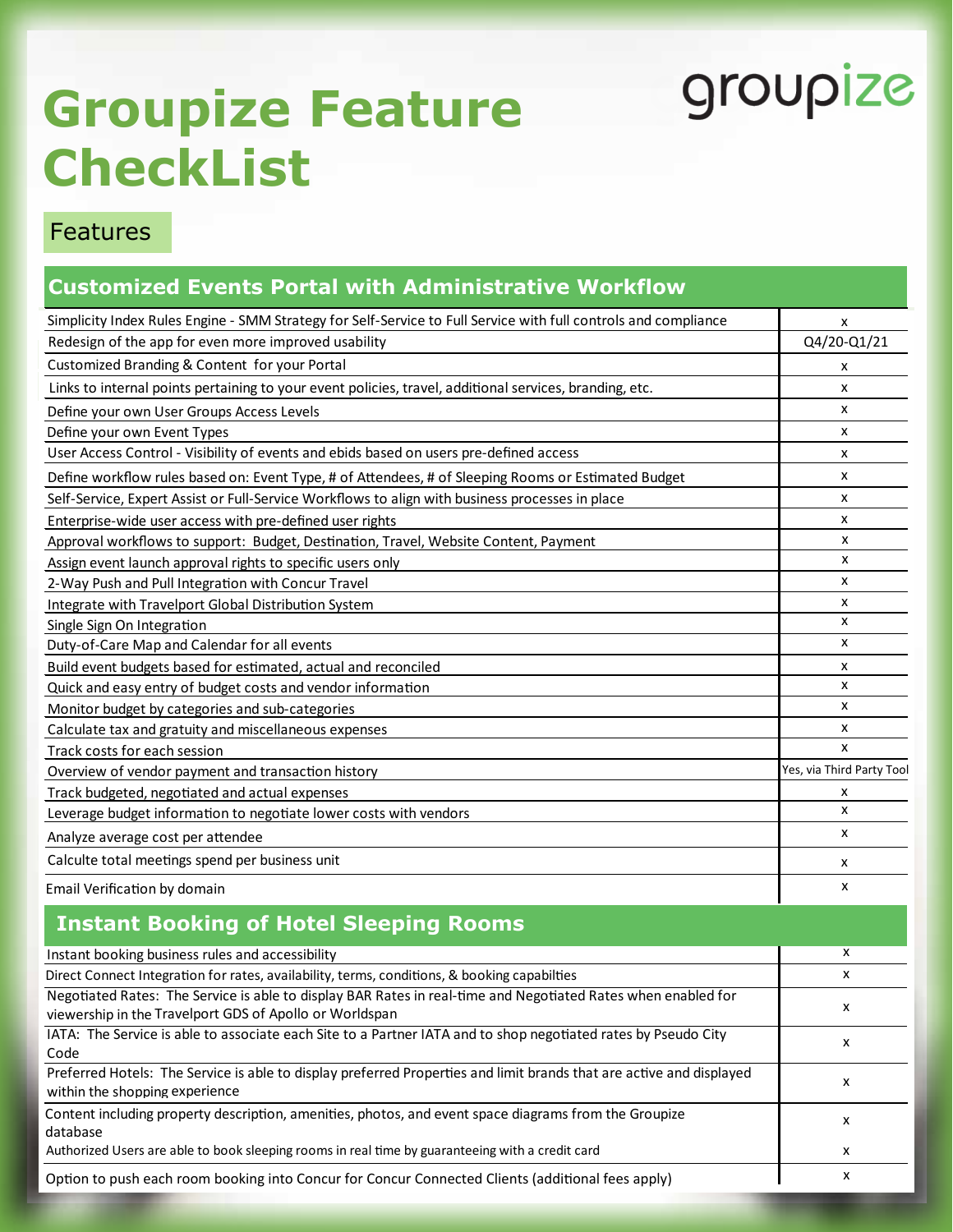## **Groupize Feature CheckList**

# groupize

| <b>Instant Booking of Hotel Sleeping Rooms (cont.)</b>                                                                                    |              |  |
|-------------------------------------------------------------------------------------------------------------------------------------------|--------------|--|
| Email confirmations automatically triggered to Travel Arranger and Travelers                                                              | x            |  |
| Export reports for all the bookings and includes all fields                                                                               | x            |  |
| View and cancel all instant bookings through the Attendee Dashboard                                                                       | x            |  |
| eBids - Site Selection for Hotels & Venues                                                                                                |              |  |
| Business rules for self service, full service or hybrid sourcing                                                                          | x            |  |
| Creation of a curated hotel and venue search engine with Simplicity Index Rules, by account & organization                                | $\mathsf{x}$ |  |
| Search database of over 170,000 hotels & event venues                                                                                     |              |  |
| Monitor budget items by category                                                                                                          | x            |  |
| Database updated nightly                                                                                                                  | x            |  |
| Browse venues in over 165 countries                                                                                                       | X            |  |
| Add your own venues and internal meeting spaces                                                                                           | X            |  |
| Apply advanced criteria on supplier searches to filter results                                                                            | x            |  |
| Choose to filter by chain affiliation, rating, number of sleeping rooms, meeting spcace, etc.                                             | x            |  |
| Search for venues based on their proximity to other locations                                                                             | x            |  |
| Flag preferred venues and service providers                                                                                               | x            |  |
| Display negotiated rates for benchmarking                                                                                                 | x            |  |
| Contrast signature workflow                                                                                                               | x            |  |
| Attach custom documents to RFPs                                                                                                           | x            |  |
| Add key contact information for properties and chains                                                                                     | x            |  |
| Email templates pre-populated with organization information                                                                               | x            |  |
| Use advanced reporting tools to compare and contrast budget data                                                                          | x<br>x       |  |
| Google Map Integration : The Authorized User can search hotels based on geo-locations                                                     |              |  |
| Request an eBid: An Authorized User can enter information about a meeting or event including group name,                                  |              |  |
| sleeping rooms, event space requirements, F&B, Audio Visual, attachments, additional comments, selected dates,                            | x            |  |
| number of rooms, and number of participants<br>Deliver eBids to multiple suppliers at once for competivite bid process and due dilligence | x            |  |
| Track eBids in real-time                                                                                                                  | x            |  |
| Automated notifications sent to suppliers included in the eBid based on status                                                            | x            |  |
| Compare eBids from multiple suppliers in side-by-side dashboard                                                                           |              |  |
| Generate comprehensive side-by-side report in Excel                                                                                       | x<br>x       |  |
| Send reponses to supplier proposals in one-click                                                                                          | x            |  |
| Pre-attached hotel addendum per customer                                                                                                  | X            |  |
| Request to receive eBids directly from hotels in one instance.                                                                            | X            |  |
| Receive competing and qualified bids via email and/or in eBids module                                                                     | X            |  |
| Upload event requirements to share with hotels and venues                                                                                 | X            |  |
| Automatic upload of attachments and communications in one repository                                                                      | x            |  |
| Best practices workflow automation and tracking of statuses and stages                                                                    | X            |  |
| Negotiate and communicate directly with the hotel                                                                                         | x            |  |
| Cost tab to enter and track budgets, estimated through to actual                                                                          | x            |  |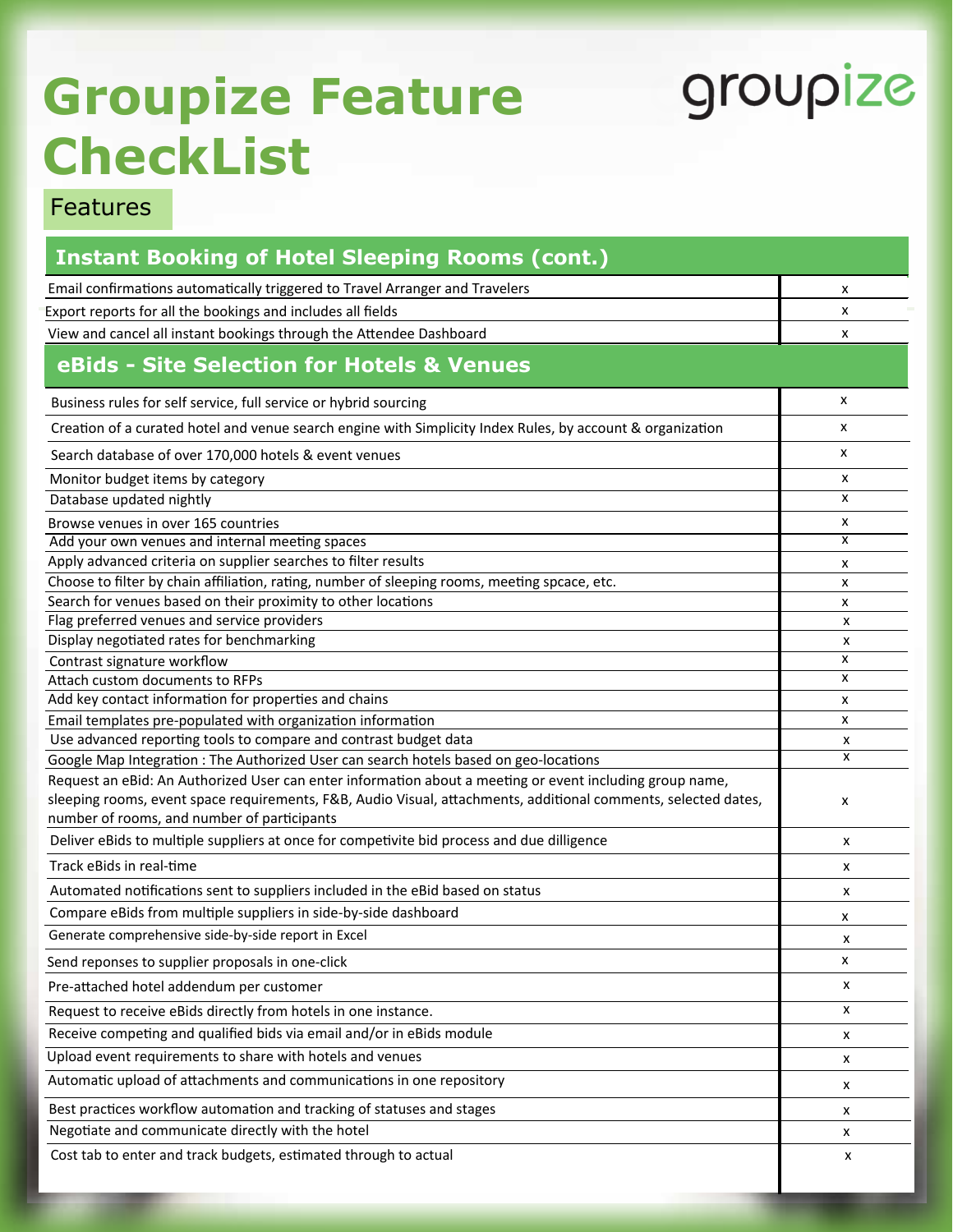## **Groupize Feature CheckList**

# groupize

| <b>Event Registration &amp; Attendee Management</b>                                                                                                                                                                                                                                                                    |              |
|------------------------------------------------------------------------------------------------------------------------------------------------------------------------------------------------------------------------------------------------------------------------------------------------------------------------|--------------|
| Mobile responsive registration website creation: Ability to create and publish a customized registration web site<br>to include multiple categories including hotel requests, air ticket requirements, branding, rich content, social links,<br>agenda, event information, contact details, FAQ's and upload documents | x            |
| Produce custom event websites to match organizational branding (No HTML knowledge required)                                                                                                                                                                                                                            | x            |
| Virtual, hybrid and in-person capabilities                                                                                                                                                                                                                                                                             |              |
| Customize event website header and footer                                                                                                                                                                                                                                                                              |              |
| Create online registration processes for events of all sizes and types                                                                                                                                                                                                                                                 | x            |
| Event set-up: Create or clone event including information such as location, dates, budget and planner information                                                                                                                                                                                                      | x            |
| Dashboard of all events at Account or Organization level including list view, calendar view and map view                                                                                                                                                                                                               | x            |
| Collaboration: Grant colleagues or travel agents access to the set-up and relevant reports                                                                                                                                                                                                                             | x            |
| Create multiple attendee types                                                                                                                                                                                                                                                                                         |              |
| Ability to import or add attendees                                                                                                                                                                                                                                                                                     |              |
| Registration fields and custom questions                                                                                                                                                                                                                                                                               | x            |
| Event registration alerts to planner for registration activities                                                                                                                                                                                                                                                       | x            |
| Online Event Registration: Allow for registration on behalf of attendees on registration sites                                                                                                                                                                                                                         | x            |
| Ability to manage Group Air requests or to integrate to Concur for Air and hotel (additional fee applies)                                                                                                                                                                                                              | x            |
| Ability to manage Group Air requests or to integrate to Deem for Air and hotel (additional fee applies)                                                                                                                                                                                                                | x            |
| Companion management - Allow registrants to sign up guests                                                                                                                                                                                                                                                             | x            |
| Attendee management and communication via email                                                                                                                                                                                                                                                                        | x            |
| Logistical reports exported to Excel for attendees, responses, rooming list and flight manifest                                                                                                                                                                                                                        | x            |
| Social networking integration with the major networks                                                                                                                                                                                                                                                                  | x            |
| Configure event URL to include organization and event name                                                                                                                                                                                                                                                             | x            |
| Upload and share key documents for online viewing                                                                                                                                                                                                                                                                      | x            |
| Promote event sponsors on event website                                                                                                                                                                                                                                                                                | x            |
| Include links to related websites                                                                                                                                                                                                                                                                                      | x            |
| Location directions to registrants with Google Maps integration                                                                                                                                                                                                                                                        | x            |
| Post a live event website the instant event is launched                                                                                                                                                                                                                                                                | х            |
| Google Maps for locations                                                                                                                                                                                                                                                                                              | x            |
| Pre-populate contact information on registration forms                                                                                                                                                                                                                                                                 | x            |
| Designate required input fields                                                                                                                                                                                                                                                                                        | x            |
| Restrict registration to those contacts on the invitation list                                                                                                                                                                                                                                                         | X            |
| Option to password protect registration process                                                                                                                                                                                                                                                                        | x            |
| Ability for registrants to forward invitations to colleagues during registration                                                                                                                                                                                                                                       | x            |
| Support registrant upload of presentations, abstracts, biographies or other documents                                                                                                                                                                                                                                  | x            |
| Create dynamic registration paths based on contact type, such as exhibitor, attendee or speaker                                                                                                                                                                                                                        | 2021 Roadmap |
| Accept registrant modicifications or cancellations up until specified dates                                                                                                                                                                                                                                            | x            |
| Create either included or optional sessions                                                                                                                                                                                                                                                                            | x            |
| Limit selection of sessions/activities to specific invitee segments                                                                                                                                                                                                                                                    | 2021 Roadmap |
| Ask registrants conditional questions only after sessions are chosen                                                                                                                                                                                                                                                   | 2021 Roadmap |
| Opt to automatically close an event or session when it reaches capacity                                                                                                                                                                                                                                                | x            |
| Register attendees on the back-end as an administrator                                                                                                                                                                                                                                                                 | x            |
| Find invitees quickly with advanced search                                                                                                                                                                                                                                                                             | x            |
| Manually mark participant status when an event ends                                                                                                                                                                                                                                                                    | x            |
| Pull event and session attendee lists for event staff                                                                                                                                                                                                                                                                  | x            |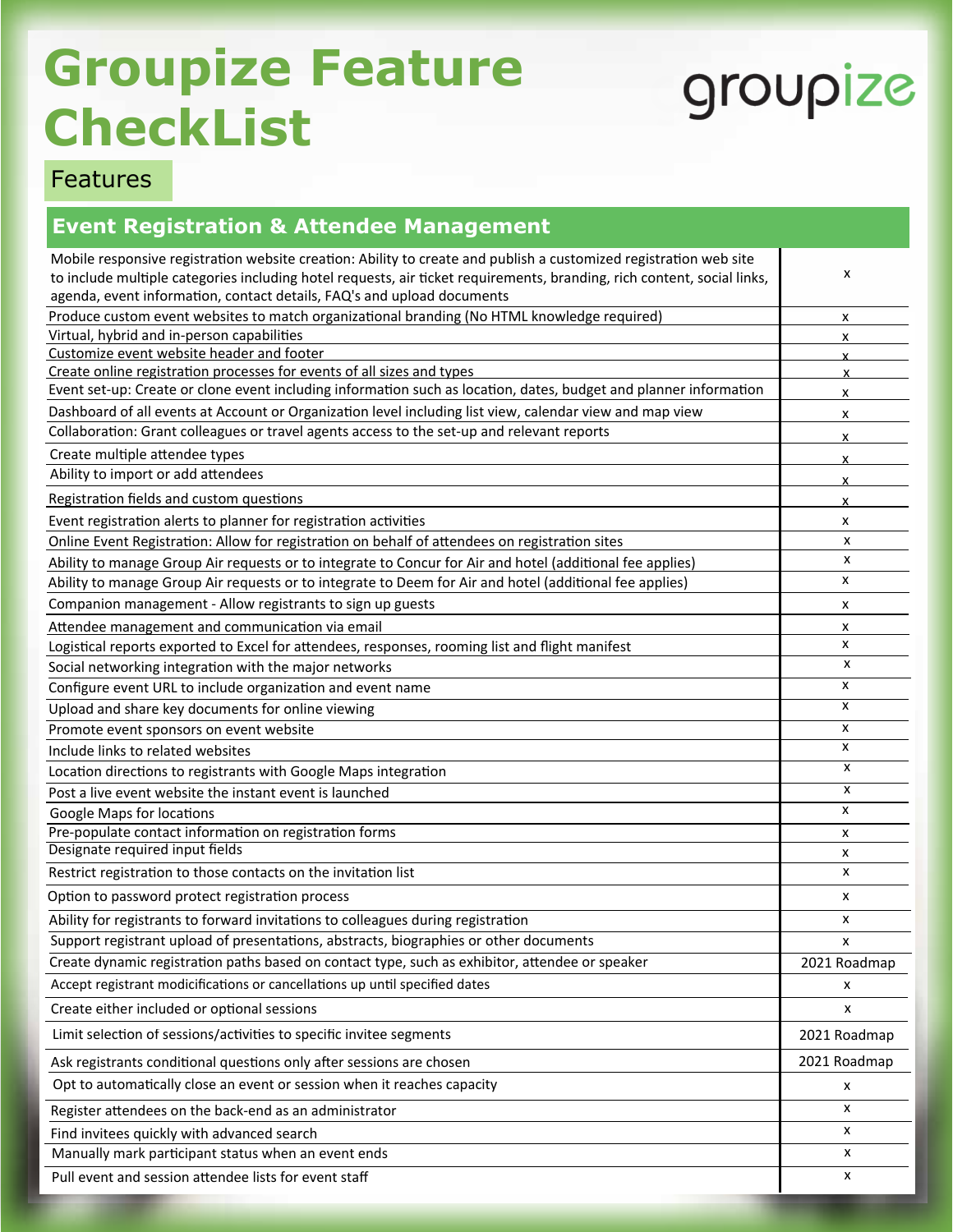x

## **Groupize Feature CheckList**

#### Features

| <b>Travel, Housing &amp; Event Booking Pages</b>                                                                                                                                      |                  |
|---------------------------------------------------------------------------------------------------------------------------------------------------------------------------------------|------------------|
| Event Booking Pages: create and publish dedicated website for an event                                                                                                                | х                |
| Select and curate hotels for an event                                                                                                                                                 | x                |
| Traditional Room Block Management: Load a room block and let attendees claim their rooms as inventory counts<br>are reflected with every booking and can be shared via a rooming list |                  |
| Import rooming list for pre-populated designated assignment of rooms                                                                                                                  |                  |
| Instant Block: book from a negotiated block code loaded by a hotel in a Travelport GDS in real time                                                                                   |                  |
| Define payment options for rooms                                                                                                                                                      | x                |
| Manage rooms by attendee or event organizer                                                                                                                                           | X                |
| Online cancellation and modifications                                                                                                                                                 | X                |
| Attendee communications by email                                                                                                                                                      | x                |
| Collect hotel, flight and car rental requests                                                                                                                                         | х                |
| Block off rooms for attendees based on negotiated room blocks                                                                                                                         | x                |
| Monitor room blocks across all properties in real-time                                                                                                                                | X                |
| Collect air travel departure and arrival requests                                                                                                                                     | x<br>x           |
| Mandate input of credit card information for hotel reservations                                                                                                                       |                  |
| Charge registrants for hotel rooms based on negotiated daily rates<br>Import registrant hotel details                                                                                 |                  |
| Import registrant flight details                                                                                                                                                      | 2021 Roadmap     |
| Track booked flight details and easily execute airport pick-up and transfer schedules                                                                                                 | х                |
| Personalize itineraries, directions and confirmations                                                                                                                                 | X                |
| Grant hotels or travel agents access to relevant reports                                                                                                                              |                  |
| Exportable reports including hotel pick up tracking reports.                                                                                                                          | x                |
|                                                                                                                                                                                       |                  |
| <b>Email Marketing</b>                                                                                                                                                                |                  |
| Targeted event email communications and customizable email templates                                                                                                                  | x                |
| Create, save and re-use email templates                                                                                                                                               | х                |
| Customize email templates to match organizational branding                                                                                                                            | x                |
| Use mail-merge data tags, such as name and company, to personalize emails                                                                                                             | x                |
| Choose "Sent from" name per email to ensure higher open rates                                                                                                                         | x                |
| Customize "Reply to" email address                                                                                                                                                    | x                |
| Easily re-send confirmations, itineraries, or personal agendas                                                                                                                        | x                |
| Drop barcodes into confirmation page for scanned contactless check-in                                                                                                                 | x                |
| Save favorite email templates for easy re-use                                                                                                                                         | x                |
| Track email delivery rates and open rates                                                                                                                                             | Third Party Tool |

Comply with CAN-SPAM Act with opt out option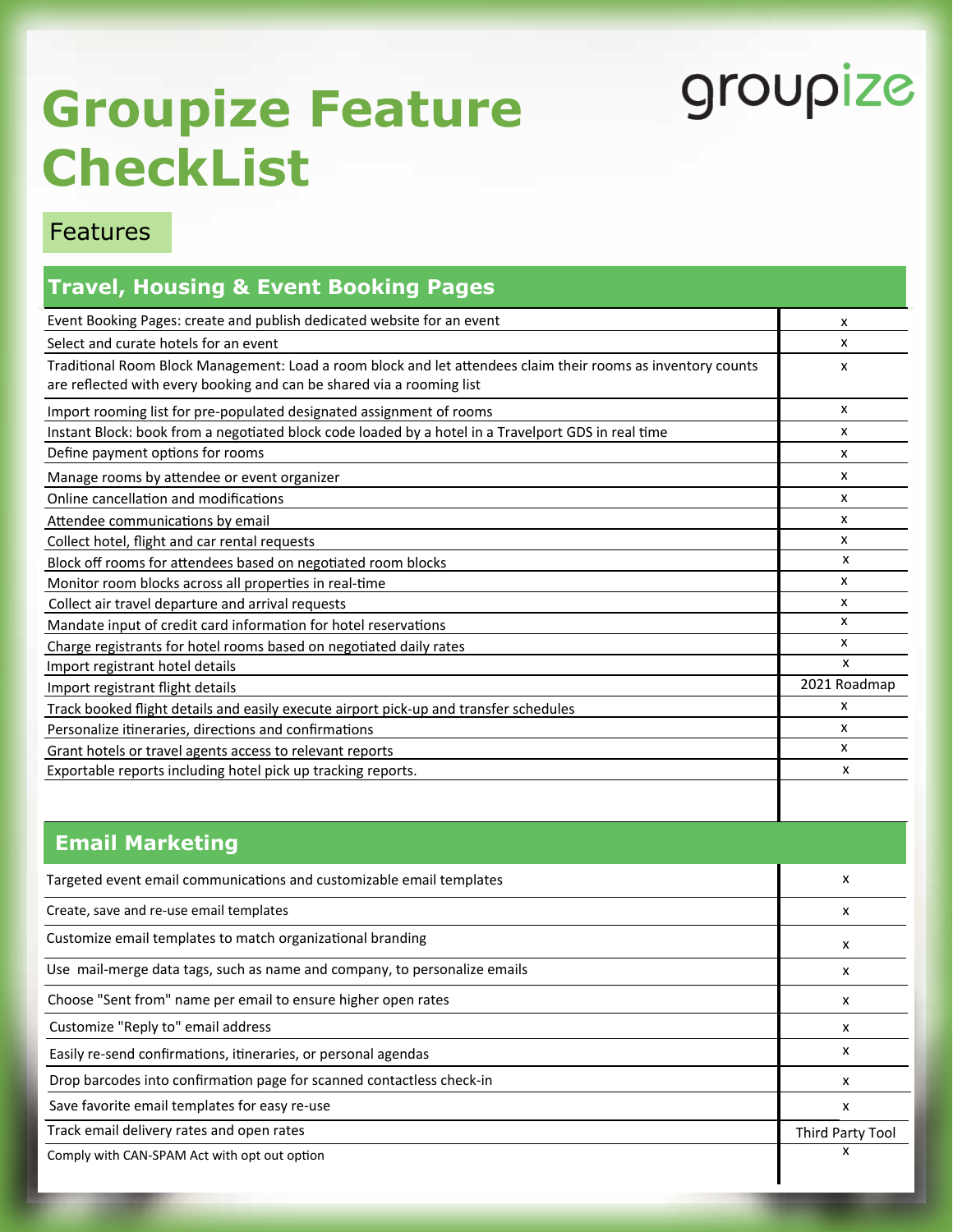## **Groupize Feature CheckList**

# groupize

| <b>Reporting</b>                                                                                                                                                                                                                     |                    |
|--------------------------------------------------------------------------------------------------------------------------------------------------------------------------------------------------------------------------------------|--------------------|
| Run standard reports in one click                                                                                                                                                                                                    | x                  |
| Measure and aggregate key event metrics with cross event reports                                                                                                                                                                     | x                  |
| Save reports with pre-selected criteria                                                                                                                                                                                              |                    |
| Use colorful charts and graphs to make reports presentation-ready                                                                                                                                                                    | x                  |
| Business Intelligence Reporting at the Account Level for overall spend, savings aggregated & filtered by various data points                                                                                                         |                    |
| Generate reports of spending and revenue trends                                                                                                                                                                                      | x                  |
| <b>Online Services</b>                                                                                                                                                                                                               |                    |
| Ability to manage inventoried items                                                                                                                                                                                                  | x                  |
| Dashboard and event Reporting for onsite check-in status updates and ongoing event management                                                                                                                                        | x                  |
| Ability to collect payments via third party system - Stripe                                                                                                                                                                          | X                  |
| Option to Integrate with Deem for select features including air bookings and room blocks (additional fee)                                                                                                                            | 2021               |
| Option to Integrate with Concur for select features including air bookings and room blocks (additional fee)                                                                                                                          | x                  |
| <b>Concur Travel Integration</b>                                                                                                                                                                                                     |                    |
| Connect to a dedicated instance of Concur Travel                                                                                                                                                                                     | x                  |
| Integrate the Concur Travel booking experience in an email, registration site or event booking page                                                                                                                                  | x                  |
| Access profiles for Concur Profiled Travelers                                                                                                                                                                                        | x                  |
| Push Hotel Room confirmation details (TripLink may be required)                                                                                                                                                                      | x                  |
| *The Concur App & Profile integration does not include the Concur Third Party Registration Module which needs to<br>be purchased directly from Concur. The Concur Third Party Registration Module is an optional feature but enables | х                  |
| the following functionality in Groupize:                                                                                                                                                                                             | X                  |
| Create shell profiles for non-profiled travelers                                                                                                                                                                                     |                    |
| Create event specific rules to be enforced within Concur                                                                                                                                                                             | x                  |
| Handle event specific payment for non-profiled and profiled travelers within Concur                                                                                                                                                  |                    |
| <b>Secure Payment Collection &amp; Processing</b>                                                                                                                                                                                    |                    |
| Allow registrants to send partial payments, or choose to accept only complete payments                                                                                                                                               | Third Party Tool   |
| Automate refunds according to custom refund policy                                                                                                                                                                                   | Third Party Tool   |
| Real-time credit card processing                                                                                                                                                                                                     | Third Party Tool   |
| Direct deposit of all payments into planner's merchant account                                                                                                                                                                       | X                  |
| Safely process fees via Payment Card Industry (PCI) compliant provider                                                                                                                                                               | $\pmb{\mathsf{X}}$ |
| <b>Data Security</b>                                                                                                                                                                                                                 |                    |
| Hosted with the numberone cloud service provider in the world                                                                                                                                                                        | X                  |
| Payment Card Industry (PCI) DSS compliant                                                                                                                                                                                            | X                  |
| Credit card number encryption                                                                                                                                                                                                        | x                  |
| CCPA & GDPR controls                                                                                                                                                                                                                 | X                  |
| ISO27001                                                                                                                                                                                                                             | Q1/2021            |
| SOC2 Compliant                                                                                                                                                                                                                       | Q1/2021            |